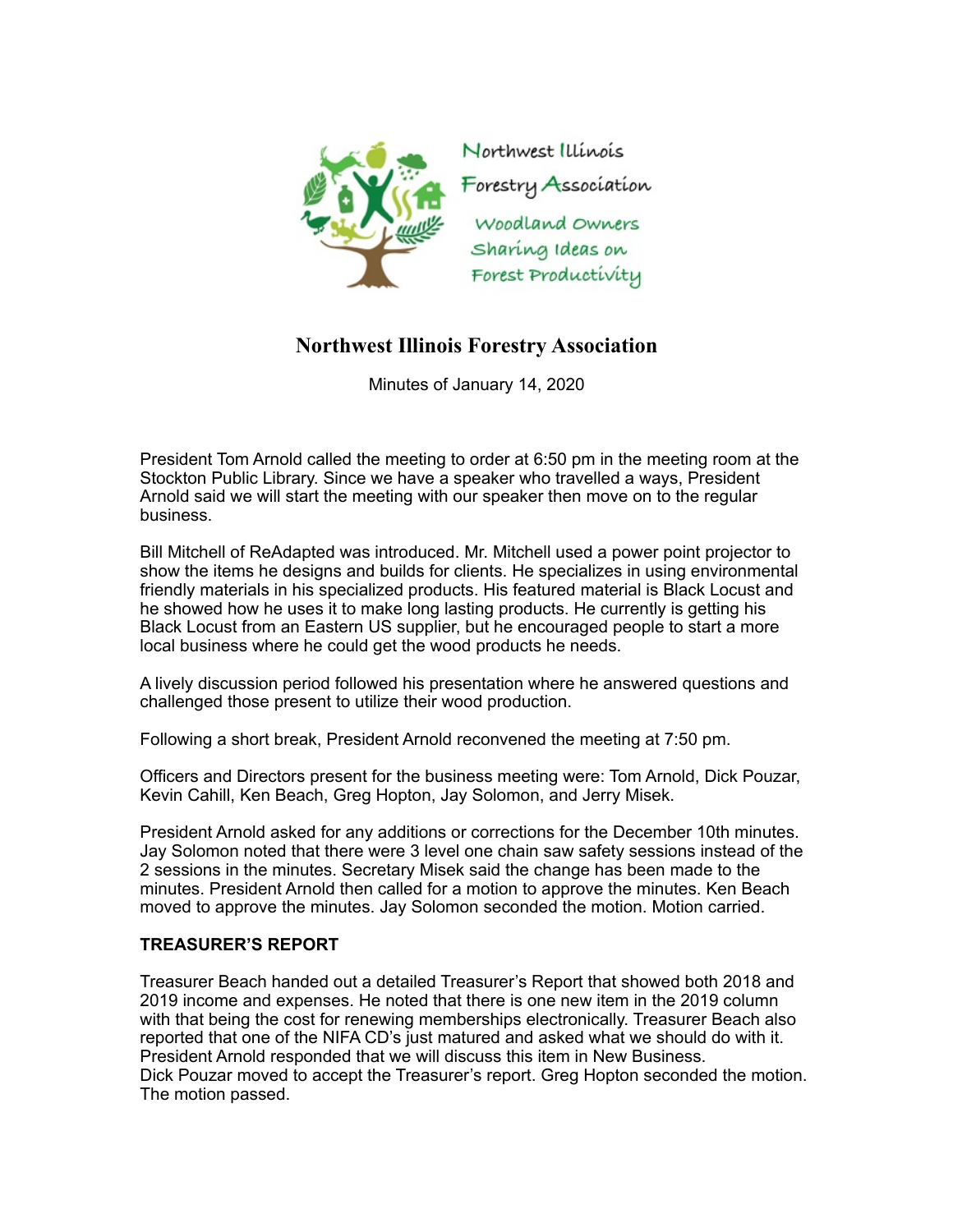## **OLD BUSINESS**

Dick Pouzar asked about the NIFA donation of books to the Library where we are meeting. President Arnold said he had not spoken with the Librarian about what books NIFA could donate. He will meet with the Librarian before the next meeting.

President Arnold then directed attention to continuing work on the 2020 meeting and tour agenda.

Feb.11th meeting will feature Scott Schimer talking about forest entomology and discuss the insect pests that are invading our forests.

March 14th will be the Tri State Forestry Conference at Highland College in Freeport.

March 24<sup>th</sup> will be the Annual Dinner meeting. Greg Hopton reported that he has a speaking commitment from Matt Parbs with the Sawmill Museum in Clinton Iowa. Mr. Parbs will cover the history of the area with emphasis on forestry.

April  $18<sup>th</sup>$  will be a tour of the Greg Hopton Forest featuring recent tree planting and looking at pole size Walnut trees to determine if corrective pruning or coppicing is the best option.

In May we will tour the New Mallory forests with John Schroeder, Forester, leading the tour and showing the work he has been doing. The date will be chosen later.

Also in May or possibly August will be a tour of the Stone Hollow Garden Shoonery featuring growing mushrooms in the woods on raised beds. President Arnold will contact the owners to determine the best time for the tour.

On June 27<sup>th</sup> we will tour the John Lundquist Christmas Tree Farm and observe shearing conifer trees to shape them for future Christmas trees.

July 18<sup>th</sup> will be a tour of the Sawmill Museum in Clinton. The regular charge for the tour is \$6.00 per person, but the Museum will allow only a \$3.00 charge for our tour group.

July 27-30 will be 4 Chain Safety sessions with 2 level one sessions and 2 level two sessions. There is a possibility that a  $5<sup>th</sup>$  session may be added. Session locations will be determined later. Jay Hayek will be the instructor for all of the sessions.

August is open and may be used to reschedule one of the earlier tours due to weather or other conflicts.

On September 12<sup>th</sup>, Ken Beach will lead a tree identification tour at Schurmeier Forest. This session may be co-sponsored with the Jo Daviess Conservation Foundation.

On October 17th, Ken Polhamus will conduct a tour featuring wildlife habitat on his land.

## **NEW BUSINESS**

Treasurer Beach showed us a letter he had received from our insurance company. He said that the company usually charges NIFA a higher fee and then issues a refund later in the year.